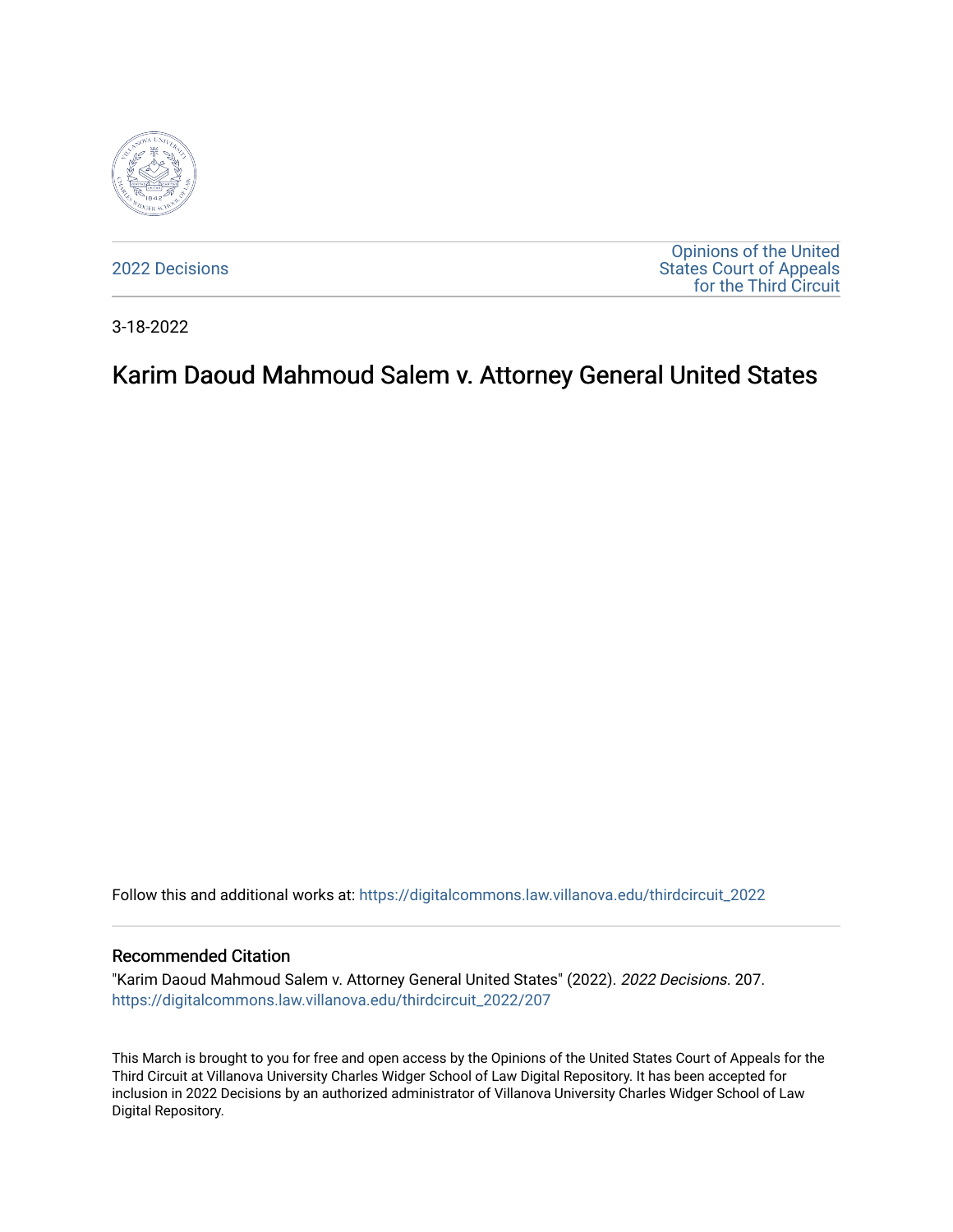#### **NOT PRECEDENTIAL**

### UNITED STATES COURT OF APPEALS FOR THE THIRD CIRCUIT

\_\_\_\_\_\_\_\_\_\_

No. 21-2099 \_\_\_\_\_\_\_\_\_\_

#### KARIM DAOUD MAHMOUD SALEM, Petitioner

v.

## ATTORNEY GENERAL UNITED STATES OF AMERICA \_\_\_\_\_\_\_\_\_\_

On Petition for Review of a Decision of the Board of Immigration Appeals (Agency No. A098-493-273) Immigration Judge: Mirlande Tadal

\_\_\_\_\_\_\_\_\_\_

Submitted Under Third Circuit L.A.R. 34.1(a) on March 15, 2022

Before: JORDAN, KRAUSE, and PORTER, *Circuit Judges*

(Filed: March 18, 2022)

**OPINION**\* \_\_\_\_\_\_\_\_\_\_

\_\_\_\_\_\_\_\_\_\_

<sup>\*</sup> This disposition is not an opinion of the full Court and pursuant to I.O.P. 5.7 does not constitute binding precedent.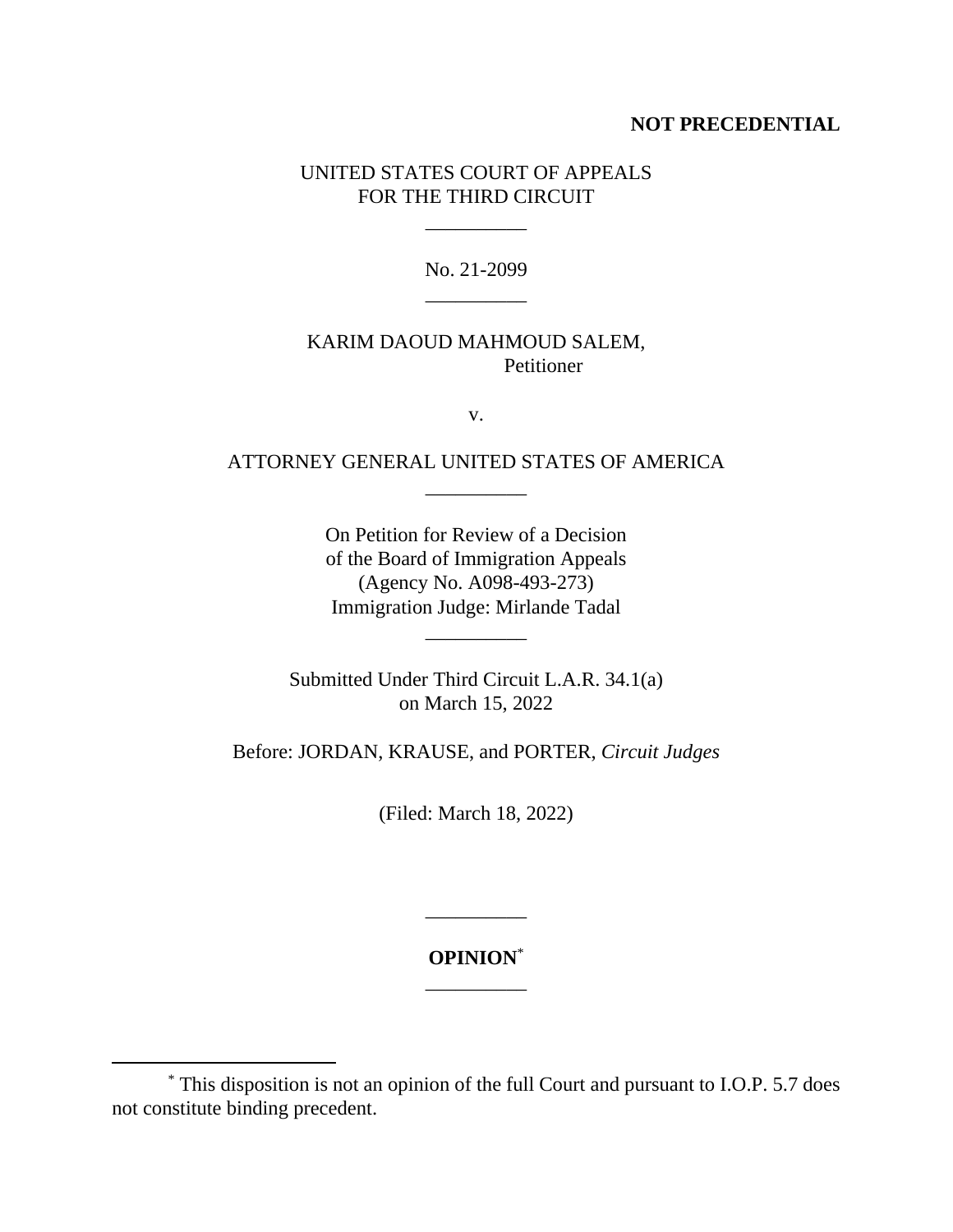#### KRAUSE, *Circuit Judge*.

Petitioner Karim Ahmed Daoud Mahmoud Salem, a native and citizen of Egypt, petitions for review of a decision by the Board of Immigration Appeals ("BIA") denying his motion to reopen removal proceedings. For the reasons set forth below, we will deny the petition.

#### **I. DISCUSSION**<sup>1</sup>

Salem contends that the BIA erred in declining (1) to excuse his non-compliance with the requirements of 8 U.S.C. § 1229a(c)(7) in view of his claim of ineffective assistance of counsel (IAC); (2) to reopen his case *sua sponte*; and (3) to dismiss the case for lack of jurisdiction based on a defective Notice to Appear (NTA) under *Pereira v. Sessions*, 138 S. Ct. 2105 (2018). None of these arguments is persuasive.

First, Salem argues that the BIA erred in denying his motion to reopen as time-

and number-barred because, although it was a successive motion to reopen<sup>2</sup> and was filed

<sup>&</sup>lt;sup>1</sup> The BIA had jurisdiction under 8 C.F.R.  $\S$ § 1003.1(b) and 1240.15, and we exercise jurisdiction under 8 U.S.C. § 1252. We review the BIA's denial of a motion to reopen under the highly deferential abuse of discretion standard. *See Guo v. Ashcroft*, 386 F.3d 556, 562 (3d Cir. 2004). This means we will reverse the BIA's denial only if it is "arbitrary, irrational, or contrary to law." *Rranci v. Att'y Gen.*, 540 F.3d 165, 171 (3d Cir. 2008) (internal quotation omitted). However, questions of law, such as a claim for ineffective assistance of counsel, are reviewed *de novo*. *See Fadiga v. Att'y Gen.*, 488 F.3d 142, 153–54 (3d Cir. 2007).

<sup>&</sup>lt;sup>2</sup> Salem filed two motions prior to this one. The first, filed on August 9, 2010, was styled as a motion to reopen, but the BIA construed it as a motion to reconsider because it presented no new facts or evidence but instead argued only that the Board erred in its prior decision. The second, which he filed on February 25, 2011, was conversely labeled a motion to reconsider, but the Board construed it as a motion to reopen because it sought to introduce new evidence. It is immaterial for purposes of this appeal whether we consider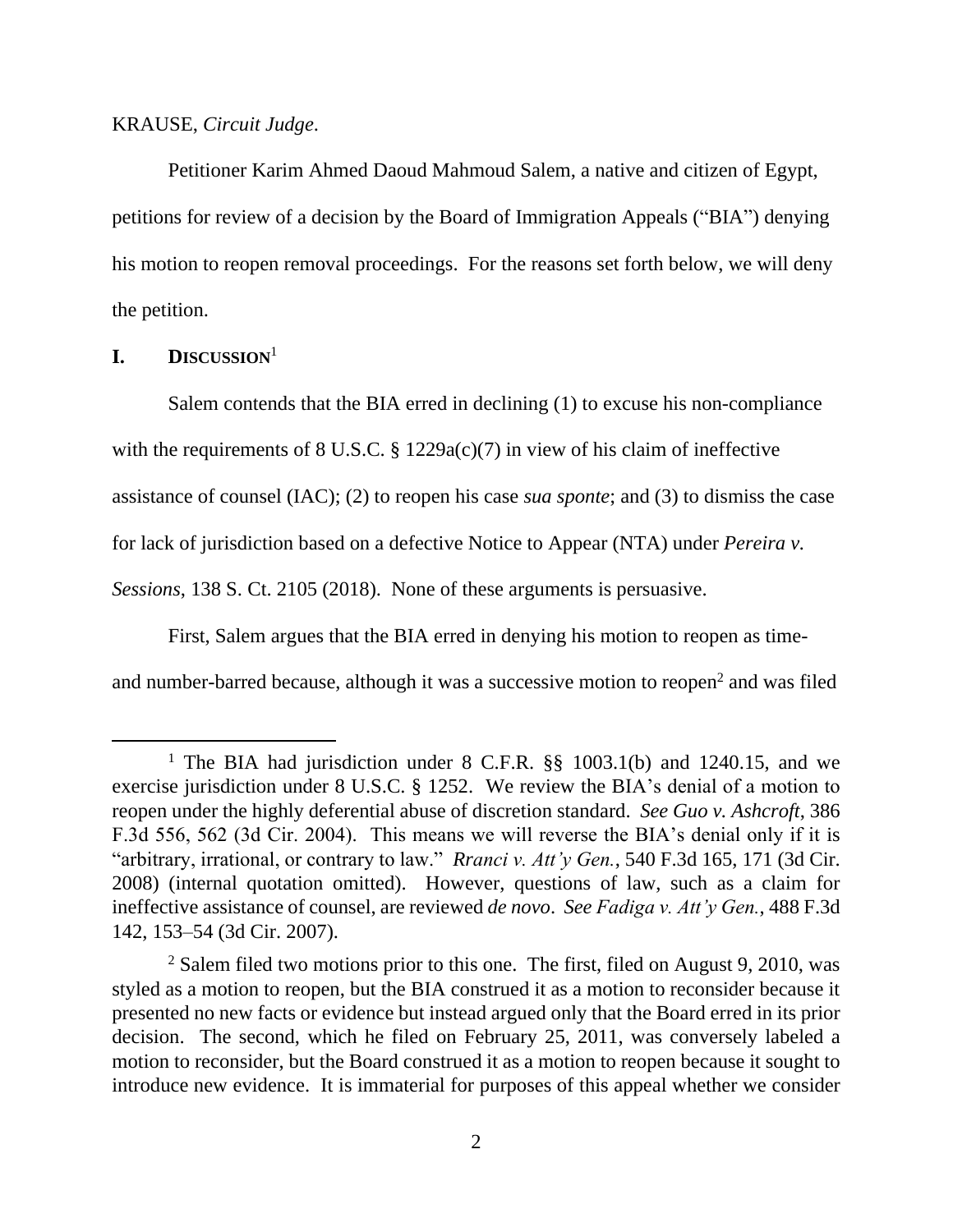many years after the 90-day deadline, *see* 8 U.S.C. § 1229a(c)(7), equitable tolling was warranted in view of the alleged ineffective assistance of his prior counsel. Specifically, he contends that he was prejudiced by prior counsel's failure to communicate the consequences of the voluntary departure order entered against him and to advise him of the steps he could take to challenge that order, and that he could not reasonably discover that prejudice until 2019, when his new counsel explained "the extent of the damage." Pet'r's Br. 30.

Salem is right that the time limit for filing a motion to reopen may be subject to equitable tolling.<sup>3</sup> See Alzaarir v. Att'y Gen., 639 F.3d 86, 90 (3d Cir. 2011). But to show that equitable tolling is warranted based on ineffective assistance of counsel, a petitioner must both substantiate his IAC claim and demonstrate that he exercised due diligence over the entire period for which tolling is desired, including "both the period of time before the ineffective assistance of counsel was or should have been discovered and the period from that point until the motion to reopen is filed." *Id.* (internal quotation omitted). Salem failed to make that showing here.

In particular, although Salem asserts that he "has taken diligent steps to contest his removal" for the entirety of the tolling period, Pet'r's Br. at 33, he does not explain what

the instant motion to be Salem's second or third because our analysis would be the same in either case.

<sup>3</sup> "We have not issued a precedential opinion deciding whether *numerical* limits on motions to reopen may be equitably tolled." *Luntungan v. Att'y Gen.*, 449 F.3d 551, 557 (3d Cir. 2006). We need not address that issue here because Salem is not entitled to equitable tolling in any event.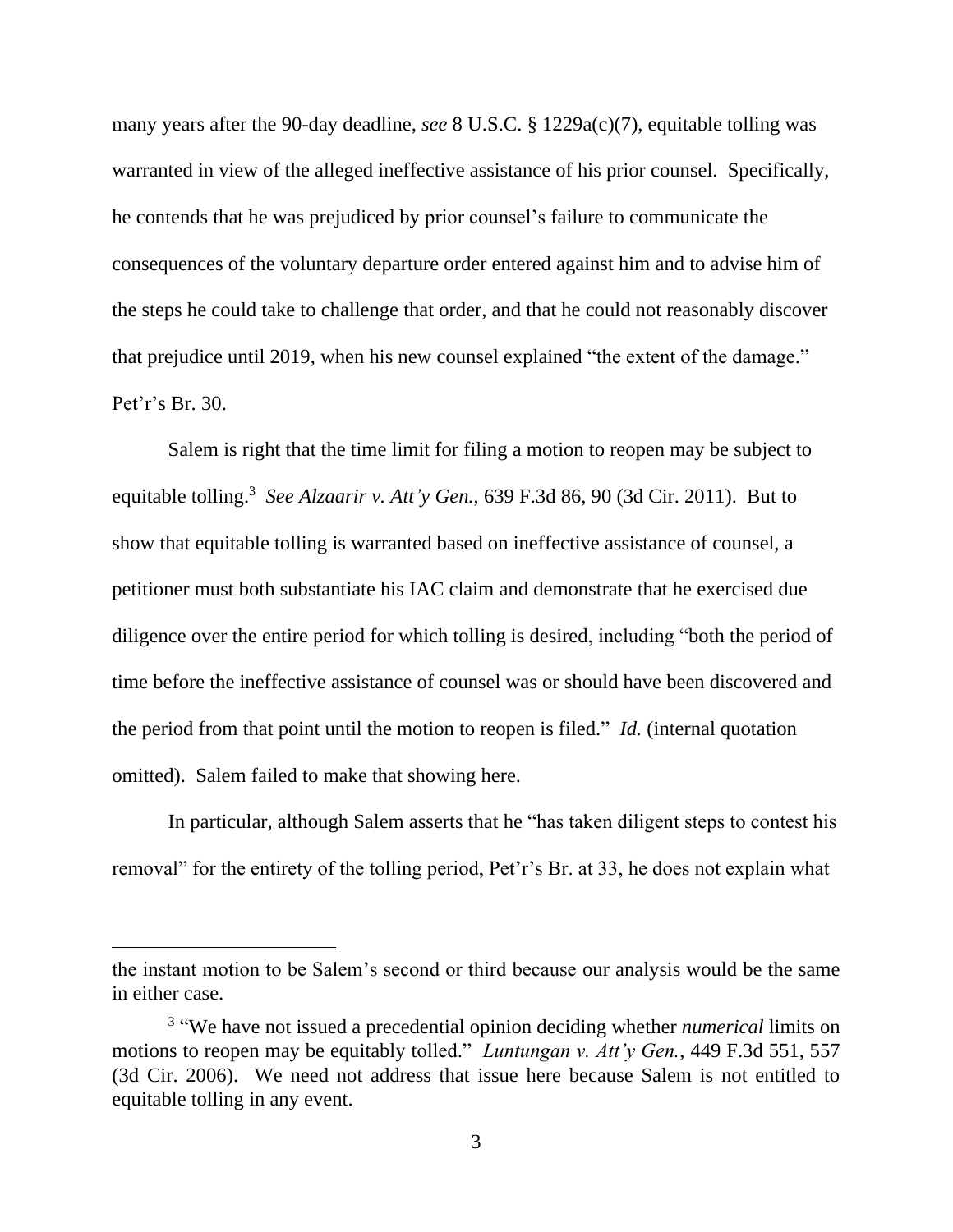actions, if any, he took between February 2013, when United States Citizenship and Immigration Services ("USCIS") revoked the form I-130 visa petition that his U.S. citizen wife filed on his behalf, and August 2018, when his wife filed another I-130 petition. 4 Salem argues that the BIA should have excused his inaction because "[i]t ha[d] been [his] understanding that [his prior] attorney had filed the appeal and that the decision [requiring voluntary departure] had been revoked" until he hired new counsel in 2019 and discovered prior counsel's mistakes. AR 161. Yet Salem acknowledges that, as early as February 2013, he and his wife knew that USCIS had decided to revoke his wife's previously-approved I-130 petition due to their "failfure] to overcome derogatory information" previously raised in a notice of intent to revoke and that they had not had the opportunity to address that derogatory information because "Petitioner's prior counsel [had] failed to file a response." Pet'r's Br. 34. Despite that knowledge, however, Salem and his wife inexplicably waited over five years to file a new I-130 petition and hire a new lawyer. Considering that delay, the BIA did not err in determining that Salem had not demonstrated the due diligence required for equitable tolling. *See Mahmood v. Gonzales*, 427 F.3d 248, 252–53 (3d Cir. 2005) (finding a lack of due diligence based on a far shorter "period[] of unaccounted-for delay").

<sup>&</sup>lt;sup>4</sup> As we affirm the BIA on this claim for lack of diligence, we have no occasion to address Salem's arguments concerning the Board's finding that he failed to substantiate his underlying IAC claim or the Immigration Judge's ("IJ") conclusion that did not comply with the procedural requirements of *Matter of Lozada*, 19 I. & N. Dec. 637 (BIA 1988). In any event, the BIA did not rely on the IJ's *Lozada* finding, as it vacated the IJ's decision for lack of jurisdiction, *see infra*, and assumed that Salem had complied with *Lozada*.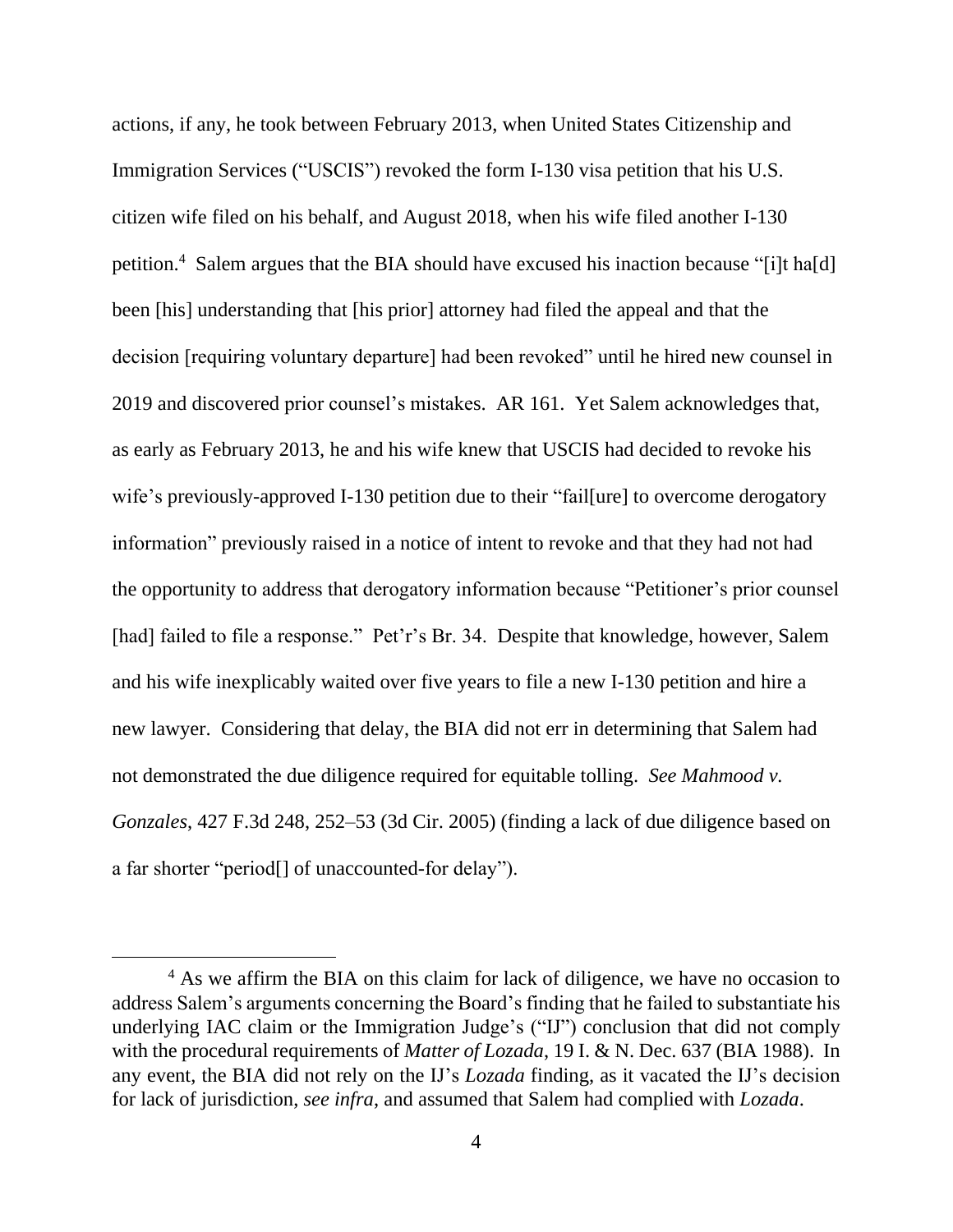Second, Salem asserts that the BIA erred when it failed to reopen his proceedings *sua sponte* pursuant to 8 C.F.R. § 1003.2(a), citing legal and factual errors in the Immigration Judge's ("IJ") analysis. Although we typically lack jurisdiction to review the BIA's decision not to reopen a case *sua sponte*, "we may exercise jurisdiction to the limited extent of recognizing when the BIA has relied on an incorrect legal premise." *Pllumi v. Att'y Gen.*, 642 F.3d 155, 160 (3d Cir. 2011). Here, when Salem appealed the instant motion to the BIA, the Board vacated the IJ's decision on the ground that the IJ did not have jurisdiction and considered Salem's motion as if it had been properly filed with the BIA in the first instance. Thus, the BIA's analysis was untainted by any purported errors in the IJ's decision. Because Salem has not identified any legal errors in the BIA's own analysis, we have no jurisdiction to review its decision to deny *sua sponte* reopening. *See id.*

Third and finally, Salem argues that the BIA should have dismissed his case for lack of jurisdiction because the NTA he received was defective under *Pereira v. Sessions*, 138 S. Ct. 2105 (2018), as it did not include the time and date on which the proceedings would be held, as required by 8 U.S.C. § 1229(a). This argument is foreclosed by our decision in *Chavez-Chilel v. Attorney General*, in which we held that failure to include the information required by § 1229(a) does not require termination of the immigration proceedings and thus is not a jurisdictional defect. 20 F.4th 138, 142–43 (3d Cir. 2021).

In sum, Salem has failed to establish error on the part of the BIA and is therefore not entitled to reopening.

5